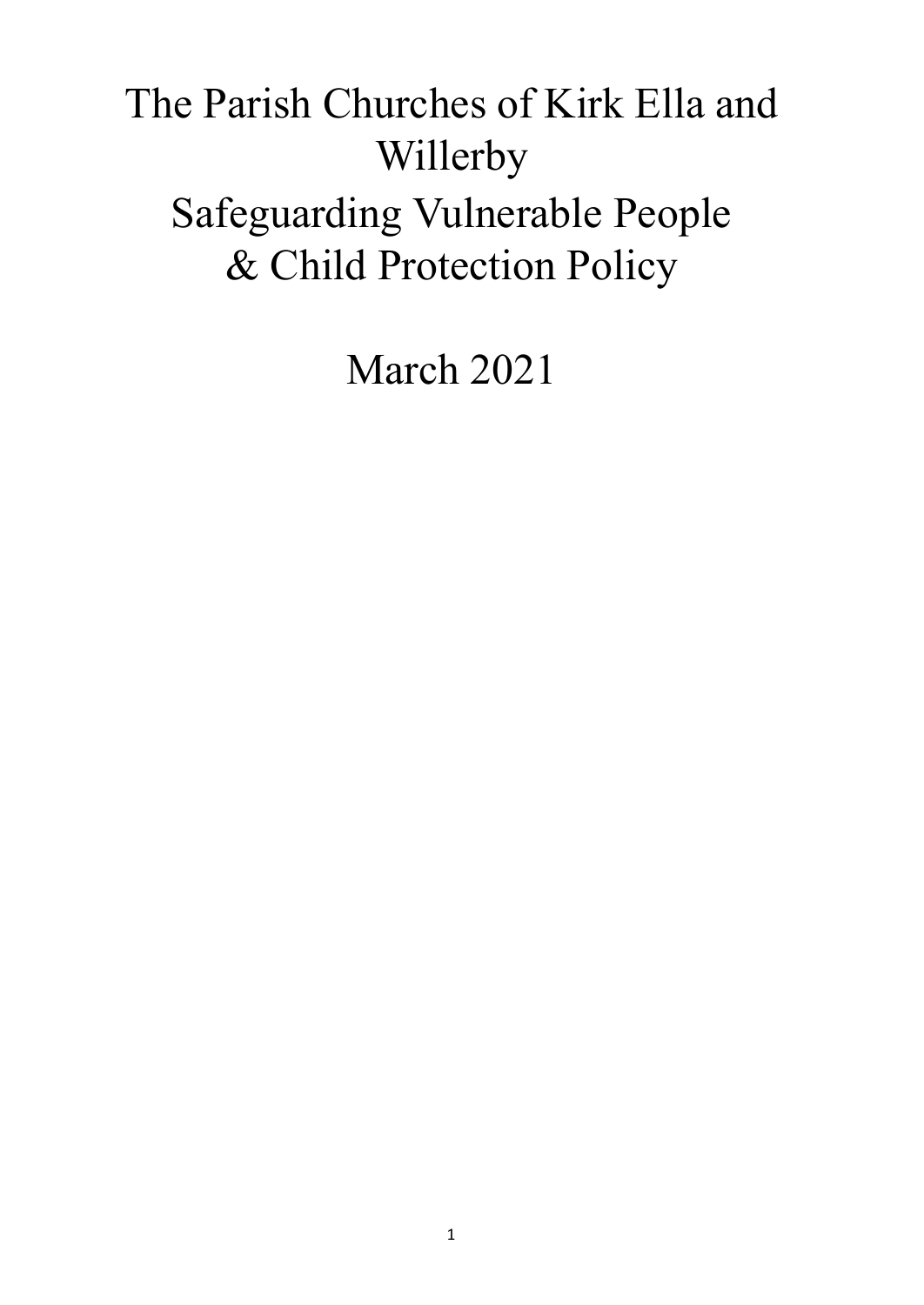# **PAGE CONTENTS**

| 1.                               | <b>INTRODUCTION</b>                                                                                                                                 | $\overline{4}$        |
|----------------------------------|-----------------------------------------------------------------------------------------------------------------------------------------------------|-----------------------|
| 2.                               | <b>CHURCH DETAILS</b>                                                                                                                               | $\overline{4}$        |
| 3.                               | PARISH SAFEGUARDING REPRESENTATIVE (PSR)                                                                                                            | $\overline{4}$        |
| 4.                               | CHURCH POLICY STATEMENT                                                                                                                             | $4 - 5$               |
| 5.                               | CHURCHES' PCCs COMMITMENT TO CHILDREN, YOUNG PEOPLE &<br><b>VULNERABLE ADULTS</b>                                                                   | 5                     |
|                                  | 6. PCC COMMITMENT TO WORKERS, VOLUNTEERS & PSR, THE CHILDREN AND<br>YOUNG PEOPLE'S ADVOCATE, AND THE PARISH SAFEGUARDING LEAD PERSON                | $5 - 6$               |
| $7_{\scriptscriptstyle{\ddots}}$ | <b>DEFINITIONS</b><br>7.1 Safeguarding<br>7.2 Child<br>7.3 Young Person<br>7.4 Vulnerable Adult                                                     | 6<br>6<br>6<br>6<br>6 |
| 8.                               | <b>KEY STATEMENTS IN SAFEGUARDING</b>                                                                                                               | 6                     |
| 9.                               | DEFINITIONS OF ABUSE WITHIN THE REMIT OF CHILD PROTECTION                                                                                           | $6 - 7$               |
|                                  | 10. DEFINITIONS OF ABUSE OF VULNERABLE ADULTS                                                                                                       | $7 - 8$               |
|                                  | 11. HANDLING KNOWN OFFENDERS ATTENDING CHURCH                                                                                                       | 8                     |
|                                  | 12. RESPONDING TO SUSPICIONS OR ALLEGATIONS OF ABUSE OR<br>INAPPROPRIATE BEHAVIOURS (COMPLAINTS)                                                    | 9                     |
|                                  | 13. RESPONDING TO CONCERNS, INCIDENTS OR ALLEGATIONS REGARDING A<br>VOLUNTEER OR PAID WORKER WITHIN THE CHURCH COMMUNITY POLICY<br>(WHISTLEBLOWING) | 9                     |
|                                  | 14. SAFEGUARDING MIXED-AGE GROUPS                                                                                                                   | 9                     |
|                                  | 15. SAFER RECRUITMENT- RECRUITING STAFF AND VOLUNTEERS TO WORK<br>WITH CHILDREN, YOUNG PEOPLE AND VULNERABLE ADULTS                                 | $9-10$                |
|                                  | 16. EXISTING VOLUNTEERS                                                                                                                             | 10                    |
|                                  | 17. VOLUNTEER DRIVERS<br>17.1 Transporting Children & Young People<br>17.2 Transporting Adults<br>17.3 Further guidance                             | 10<br>10<br>10<br>10  |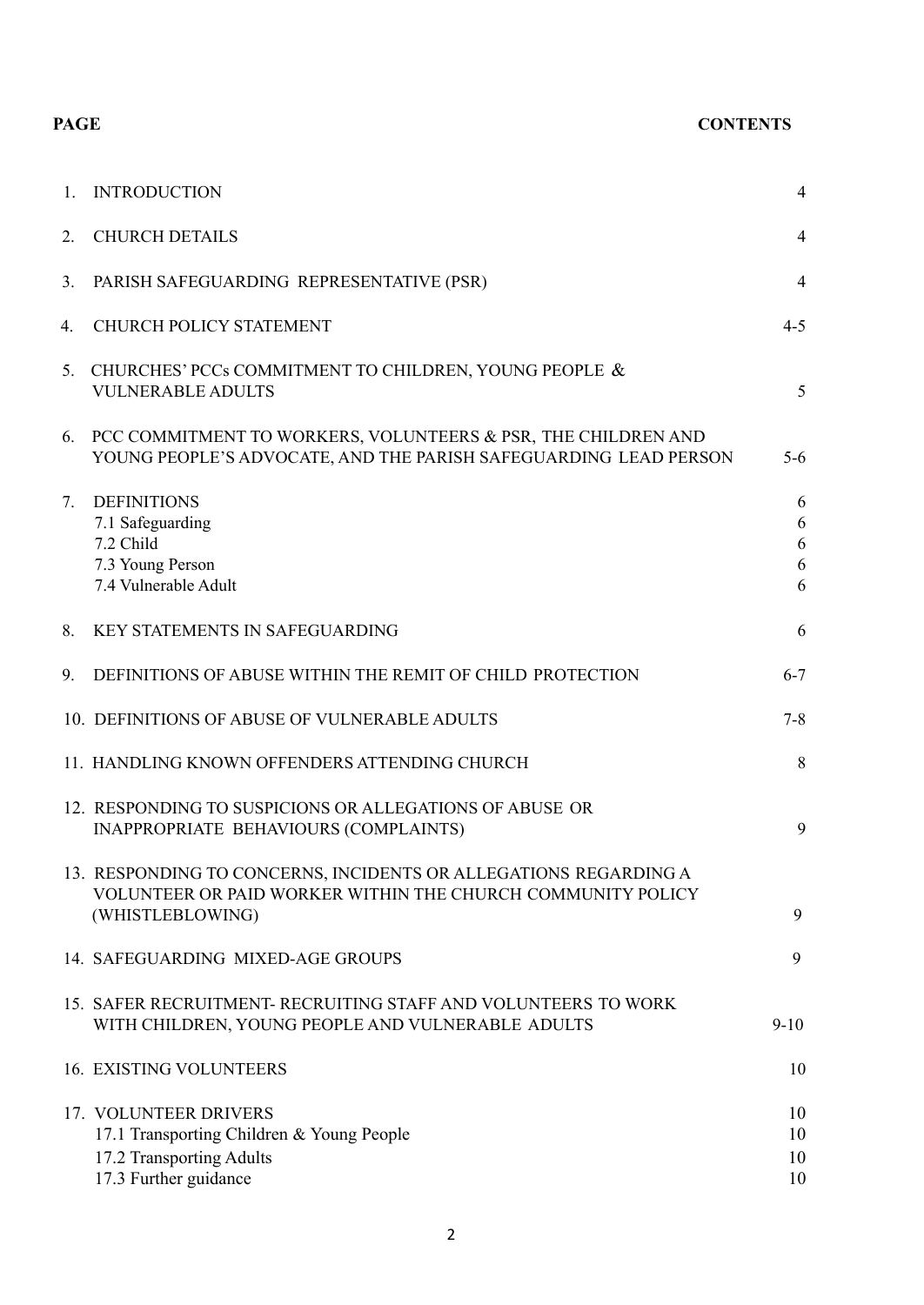| 18. GROUPS ATTENDED BY CHILDREN & YOUNG PEOPLE<br>18.1 Registers for these Events<br>18.2 Parent/Guardian Consent Form<br>18.3 Register with Local Authority<br>18.4 Adult to Child Ratios | $10 - 11$<br>$10 - 11$<br>11<br>11<br>11 |
|--------------------------------------------------------------------------------------------------------------------------------------------------------------------------------------------|------------------------------------------|
| 19. GROUPS ATTENDED BY ADULTS<br>19.1 Prayer Ministry                                                                                                                                      | 11<br>11                                 |
| 20. TRAINING AND SUPPORT FOR ALL VOLUNTEERS                                                                                                                                                | 12                                       |
| 21. PHOTOGRAPHY & VIDEO RECORDINGS OF CHILDREN, YOUNG PEOPLE &<br><b>VULNERABLE ADULTS</b><br>21.1 Local Procedure<br>21.2 Photography Notice                                              | 12<br>12<br>12                           |
| 22. SOCIAL MEDIA & SAFEGUARDING                                                                                                                                                            | 13                                       |
| 23. SAFEGUARDING & CHILD PROTECTION POSTER                                                                                                                                                 | 13                                       |
| 24. PUBLICITY FOR THE CHILD PROTECTION PROCEDURES                                                                                                                                          | 13                                       |
| 25. ANABY CHURCHES PCC & SAFEGUARDING                                                                                                                                                      | 13                                       |
| 26. PARISH INSURANCE                                                                                                                                                                       | 13                                       |
| 27. HEALTH & SAFETY<br>27.1 Risk Assessment - Buildings<br>27.2 Risk Assessment - Children, Young people and Vulnerable Adults Groups<br>27.3 Accident & Incident Reporting                | $13 - 14$<br>14<br>14<br>14              |
| 28. DISPLAYING THIS POLICY14                                                                                                                                                               |                                          |
| 29. SENDING A COPY OF THIS POLICY TO DIOCESAN OFFICE                                                                                                                                       | 14                                       |
| 30. USEFUL TELEPHONE NUMBERS                                                                                                                                                               | $14 - 15$                                |
| 31. RELATED DOCUMENTS<br>32.1 Local documents<br>32.2 Central documents                                                                                                                    | $15-16$<br>$15 - 16$<br>16               |
| 32. POLICY ADOPTION AND IMPLEMENTATION                                                                                                                                                     | 16                                       |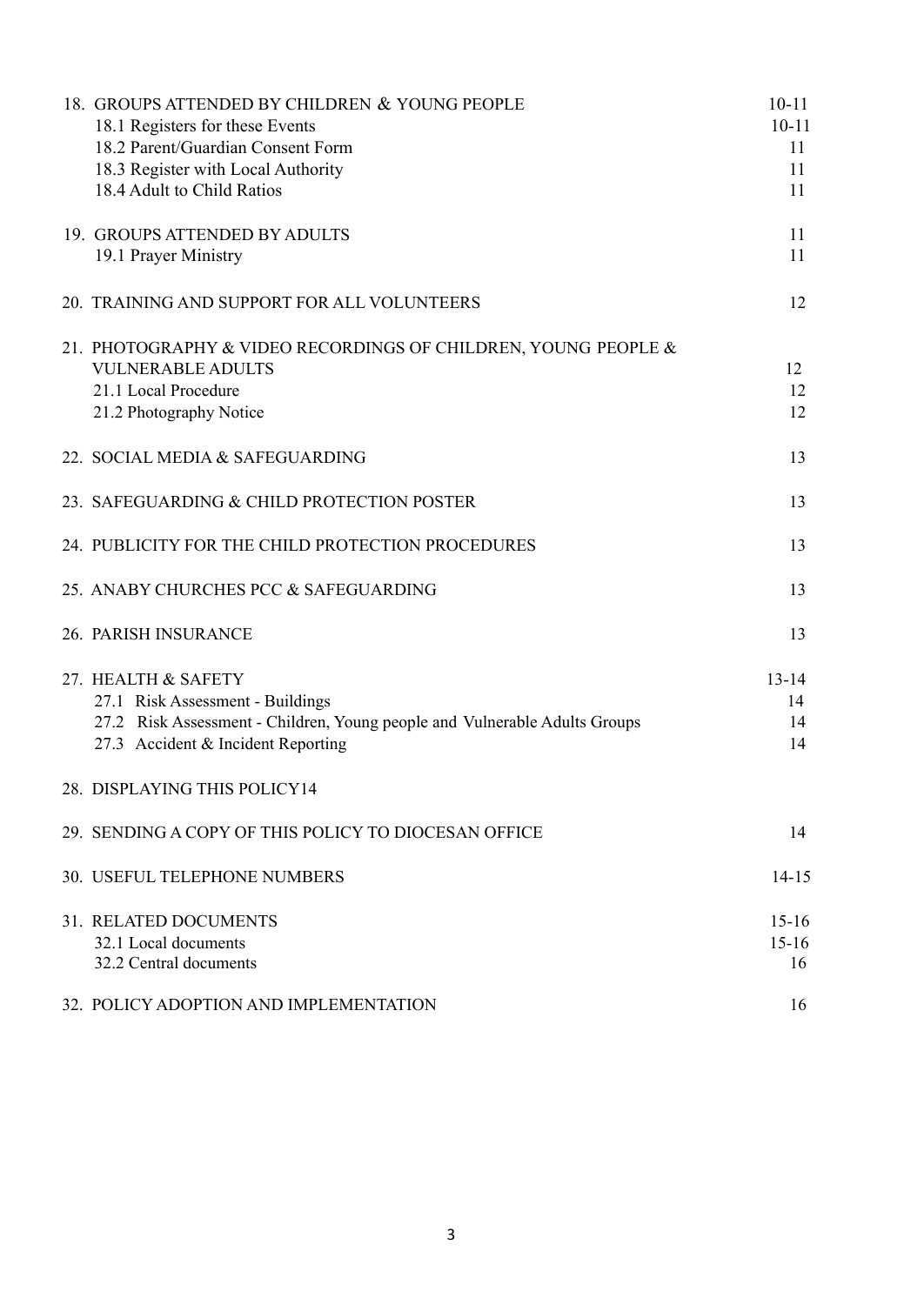### **1. INTRODUCTION**

This policy adheres to the Diocese of York Child Protection & Vulnerable Adult Safeguarding Policy (statement), June 2016, and the Church of England Parish Safeguarding Handbook model parish safeguarding policy, August 2018.

#### **2. CHURCH DETAILS**

| Name of Church | Benefice of St Andrew's, Kirk Ella and St    |
|----------------|----------------------------------------------|
|                | Luke's, Willerby (Known henceforth as Parish |
|                | Churches)                                    |
| Parish         | Kirk Ella and Willerby                       |
| <b>Address</b> | Office: St Andrew's Memorial Hall, Beverley  |
|                | Road, Kirk Ella HU10 7OA                     |

#### **3. PARISH SAFEGUARDING REPRESENTATIVE**

The Parochial Church Councils (PCC) have appointed the following person to be Parish Safeguarding Representative to whom any allegation or concerns about abuse should be directed. The nominated person is not normally one of those directly working with children and young people. They will follow the guidelines and procedures for responding to any allegations of abuse according to the flowcharts on our websites.

| Parish Safeguarding Representative (PSR) | Peter Wildsmith                             |
|------------------------------------------|---------------------------------------------|
| Telephone Number / Email                 | 01482 655882 or 07969741947/                |
|                                          | pwilds with 2@gmail.com                     |
| <b>Address</b>                           | Office: St Andrew's Memorial Hall, Beverley |
|                                          | Road, Kirk Ella HU10 7QA                    |

| Safeguarding Lead | Carter    |
|-------------------|-----------|
| Deputy            | IAsh      |
| Telephone Number  | 908779325 |

## **4. CHURCH POLICY STATEMENT**

#### **CHURCHES SAFEGUARDING POLICY 2021**

This church recognises and values children and young people (anyone under the age of 18) and vulnerable adults as equal partners in the life and ministry of the church, and desires to encourage them to explore, discover and live out the Christian Gospel. The Parochial Church Councils of the Parish Churches (hereafter PCC) take seriously their obligations and legal responsibilities to protect and safeguard the welfare of any child or young person (i.e. under the age of 18 years) or vulnerable adult entrusted to the church's care.

Therefore in the church's provision and ministry, the PCC

- 1. Will actively seek to protect and safeguard the physical, emotional and spiritual welfare of children, young people and vulnerable adults while in the care of the church.
- 2. Accepts responsibility for the activities of the children's, youth and vulnerable adults groups operating under its auspices.
- 3. Will have clear procedures for responding to suspicions or allegations about abuse, or inappropriate behaviours towards children, young people and vulnerable adults by any member of the church,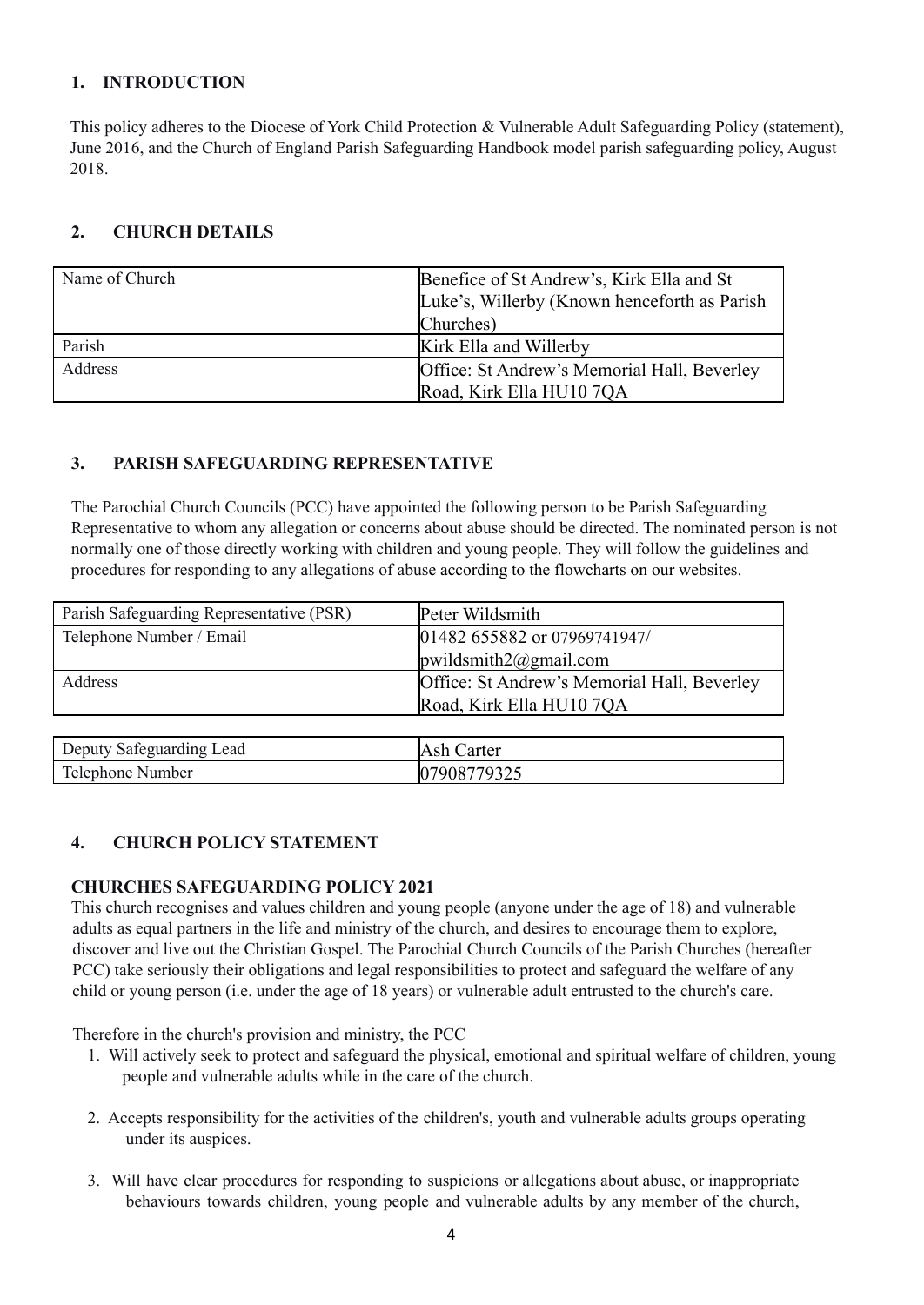and procedures for working with known offenders attending the church.

- 4. Will ensure that both employed and volunteer children's and youth workers and all other persons working within the church who may have contact with children, young people or vulnerable adults through this work are properly and appropriately selected and appointed as set out in the Diocese of York document: "Child Protection and Safeguarding: Making the Policy Work", February 2015.
- 5. Will ensure that children's/youth workers, all volunteers and paid workers are given adequate support and training.
- 6. Will annually appoint a Parish Safeguarding Representative (PSR).
- 7. Will annually appoint a Children's and Vulnerable Adults'Advocate (CVAA).
- 8. Will annually review the Parish Safeguarding & Child Protection Policy and all associated documents.
- 9. Will maintain appropriate Third Party Liability insurance for the church work among children and young people.
- 10. All clergy and leaders in our church will be transparent, approachable and accountable for their conduct within ministry, bearing in mind the need for confidentiality.

## **5. THE PARISH CHURCHES' PCCs' COMMITMENT TO CHILDREN, YOUNG PEOPLE & VULNERABLE ADULTS**

In accepting the Diocese of York Child Protection and Safeguarding Church Policy Statement, the PCC is also committed to:

- Listening to and valuing everyone, including children, young people and vulnerable adults;
- Relating to children, young people and vulnerable adults effectively and appropriately;
- Ensuring protection for everyone and minimizing risk of harm by any involvement in any church or related activities, both at the normal meeting place and when away from the normal meeting place. By harm we include physical, emotional, sexual and spiritual harm, and neglect;
- Encouraging and supporting children, young people, parents and carers, vulnerable adults and their families and carers.

The PCC will appoint a Children's and Vulnerable Adults'Advocate who will be known by, and available to, children and adults alike, and will offer support to children and adults who have a safeguarding concern about themselves or another child.

## **6. PCC COMMITMENT TO WORKERS, VOLUNTEERS, THE PARISH SAFEGUARDING REPRESENTATIVE, THE CHILDREN AND VULNERABLE ADULTS ADVOCATE, AND THE PARISH SAFEGUARDING LEAD PERSON.**

In accepting this Safeguarding Church Policy Statement, the PCC is also committed to the workers, volunteers, the Parish Safeguarding Representative, the Children's and Vulnerable Adults'Advocate by:

- Giving and enabling appropriate support and training;
- Providing clear systems and procedures for dealing with 'Suspicions or Allegations of Abuse or Inappropriate Behaviours Concerning Children, Young People and Vulnerable Adults in the Parish' *(See The Parish Churches' policy),* and by providing clear systems and procedures for dealing with concerns and/or emergency situations regarding the welfare or wellbeing of children, young people and vulnerable adults in the parish;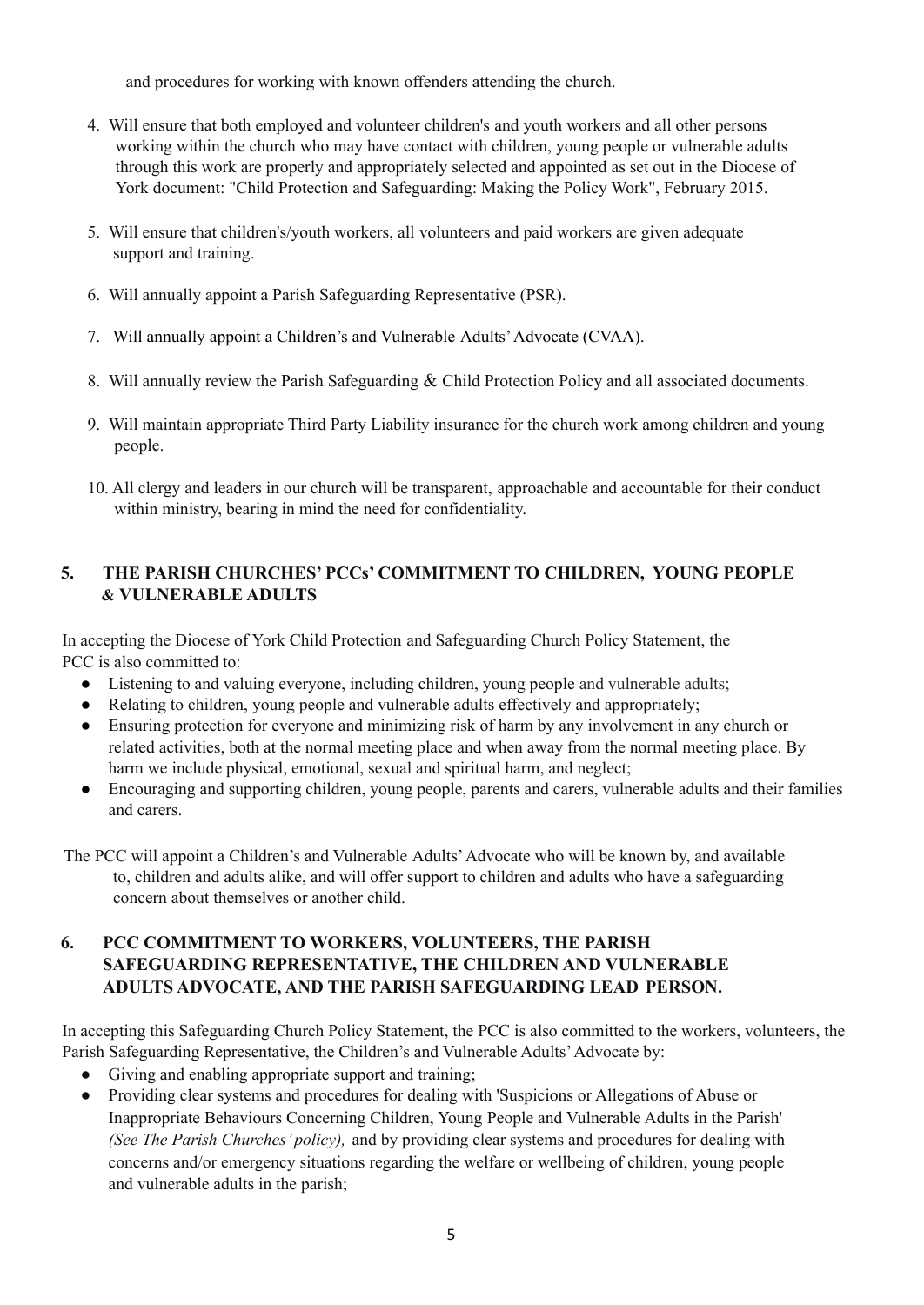- Providing clear systems and procedures for the recruitment of workers and volunteers. *(See The Parish Churches' Safer Recruitment documents)*;
- Maintaining good links with Diocesan and statutory childcare authorities as necessary.

## **7. DEFINITIONS**

## **7.1 Safeguarding**

A helpful definition of Safeguarding borrowed from the Diocese of York is as follows:

"Safeguarding applies to all persons no matter what age, gender or race. A safeguarding issue can be with regard to an individual or to a group. Safeguarding relates to physical, sexual and emotional [and spiritual] issues, and can also relate to the vulnerability, capacity and capability of a person."

A broad definition of Safeguarding is to "protect someone from harm or damage with an appropriate measure. Protection against attack, loss or injury. A precautionary measure. An expected stipulation or contract, an expected conduct. To provide a safe journey whilst engaged in a particular place. To preserve or to guard against, to shield. To provide a safe passage."

## **7.2 Child**

A child is aged 0-12 years.

## **7.3 Young Person**

A young person is aged 13-18 years.

## **7.4 Vulnerable Adult**

A vulnerable adult is any person over the age of 18 who:

- is or may be in need of community care services by reason of mental or other disability, age or physical or mental illness;
- is or may be unable to take care of themselves;
- is unable to protect themselves against significant physical, emotional, sexual or spiritual harm or serious exploitation.

## **8. KEY STATEMENTS IN SAFEGUARDING**

Safeguarding is everybody's business. If it doesn't look right or it doesn't feel right it probably is not right. The evident resilience of the person does not indicate that they are not being affected by the issue. Safeguarding needs to consider support and pastoral care to the victim and a positive risk management, with pastoral response, to the perpetrator, and to the person who made the disclosure or to whom the disclosure is made. To this end, the parish will have a Pastoral Support Worker whose roll will be to care for the carers. The PSR will make referrals to this person where appropriate. Where professional expertise within the parish is unavailable the Diocesan Safeguarding Advisor's office should be consulted.

## **9. DEFINITIONS OF ABUSE WITHIN THE REMIT OF CHILD PROTECTION**

The Parish Churches' PCCs recognise the following categories of abuse used by every local authority in England and Wales.

A child may suffer more than one category of abuse.

**Neglect:** Neglect is the persistent failure to meet a child's basic physical and/or psychological needs, likely to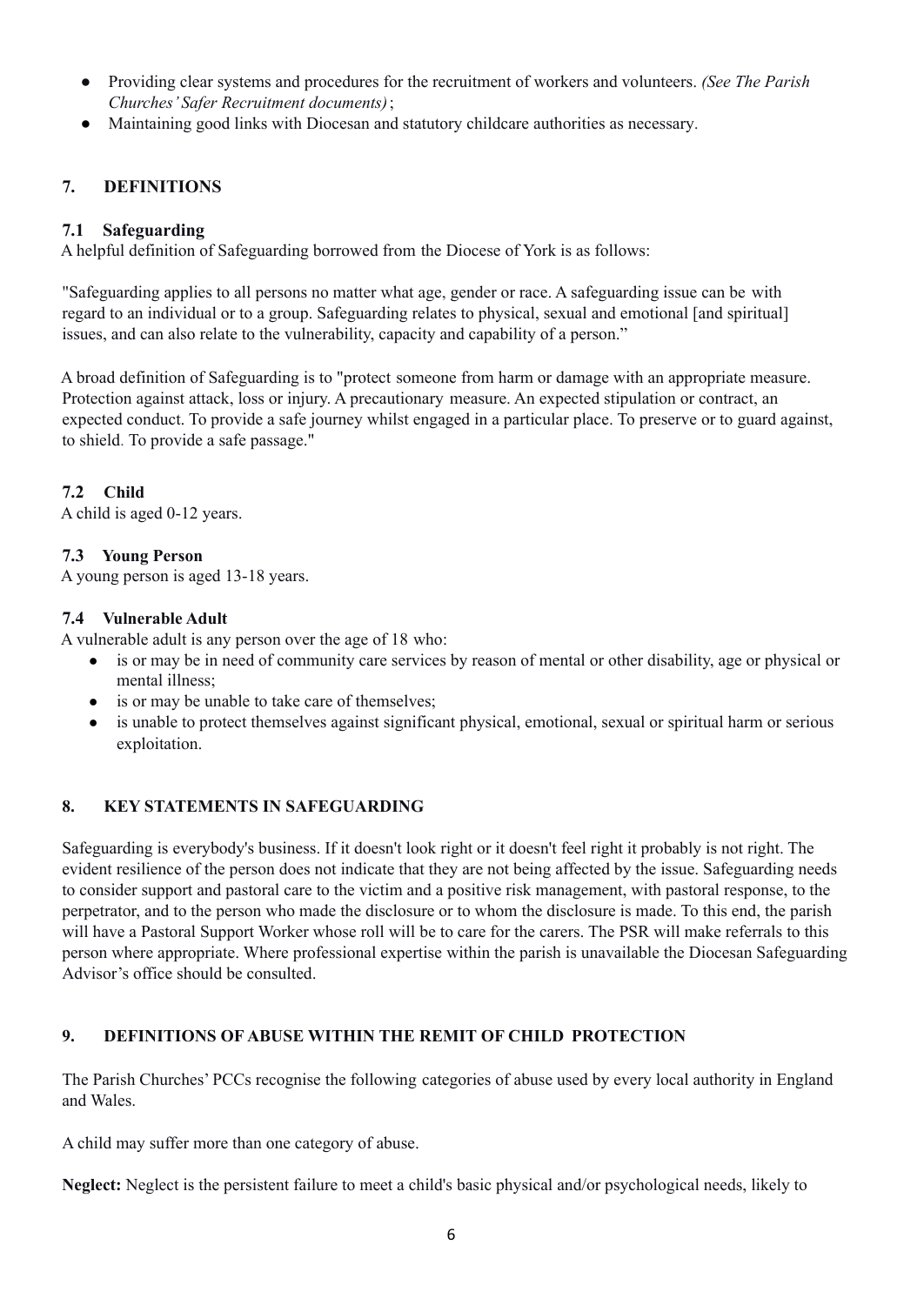result in the serious impairment of the child's health or development. Neglect may occur during pregnancy as a result of maternal substance abuse. Once a child is born, neglect may involve a parent or carer failing to:

- provide adequate food, clothing and shelter (including exclusion from home or abandonment);
- protect a child from physical and emotional harm or danger;
- ensure adequate supervision (including the use of inadequate care-givers);
- ensure access to appropriate medical care or treatment;
- It may also include neglect of, or unresponsiveness to, a child's basic emotional needs.

**Physical Abuse:** Physical abuse may involve hitting, shaking, throwing, poisoning, burning or scalding, drowning, suffocating, or otherwise causing physical harm to a child. Physical harm may also be caused when a parent or carer fabricates the symptoms of, or deliberately induces, illness in a child.

**Sexual Abuse:** Sexual abuse involves forcing or enticing a child or young person to take part in sexual activities, including prostitution, whether or not the child is aware of what is happening. The activities may involve physical contact, including penetrative (e.g. rape, buggery or oral sex) or non-penetrative acts. They may include non-contact activities, such as involving children in looking at, or in the production of, sexual online images, watching sexual activities, or encouraging children to behave in sexually inappropriate ways.

**Emotional Abuse:** Emotional abuse is the persistent emotional maltreatment of a child such as to cause severe and persistent adverse effects on the child's emotional development. It may involve conveying to children that they are worthless or unloved, inadequate, or valued only insofar as they meet the needs of another person. It may feature age or developmentally inappropriate expectations being imposed on children. These may include interactions that are beyond the child's developmental capability, as well as overprotection and limitation of exploration and learning, or preventing the child participating in normal social interaction.

It may involve seeing or hearing the ill-treatment of another. It may involve serious bullying, causing children frequently to feel frightened or in danger, or the exploitation or corruption of children.

Whilst not a recognised abuse, **spiritual abuse** can be considered on a par with emotional abuse, in that inappropriate expectations may be imposed upon children and young people.

Emotional abuse may also include discrimination on the basis of a person's race, sex, age, disability or sexuality and other forms of harassment.

All types of maltreatment of a child involve some level of emotional abuse, though it may also occur alone.

**Grooming**: Grooming is when someone builds a relationship, trust and emotional connection with a child or young person so they can manipulate, exploit and abuse them. This can be done online, in person or both. Children and young people who are groomed can be [sexually](https://www.nspcc.org.uk/what-is-child-abuse/types-of-abuse/child-sexual-abuse/) abused, [exploited](https://www.nspcc.org.uk/what-is-child-abuse/types-of-abuse/child-sexual-exploitation/) or [trafficked](https://www.nspcc.org.uk/what-is-child-abuse/types-of-abuse/child-trafficking/). Anybody can be a groomer, no matter their age, gender or race. Grooming can take place over a short or long period of time – from weeks to years. Groomers may also build a relationship with the young person's family or friends to make them seem trustworthy or authoritative.

**Organised Abuse:** Organised abuse is defined as abuse involving one or more abusers and a number of children. The abusers concerned may be acting in concert to abuse children, sometimes acting in isolation, or may be using an institutional framework or position of authority to recruit children for abuse.

#### **10. DEFINITIONS OF ABUSE OF VULNERABLE ADULTS**

**Physical:** including hitting, shaking, biting, grabbing, withholding food or drink, force-feeding, wrongly administering medicine, unnecessary restraining, failing to provide physical care and aids to living.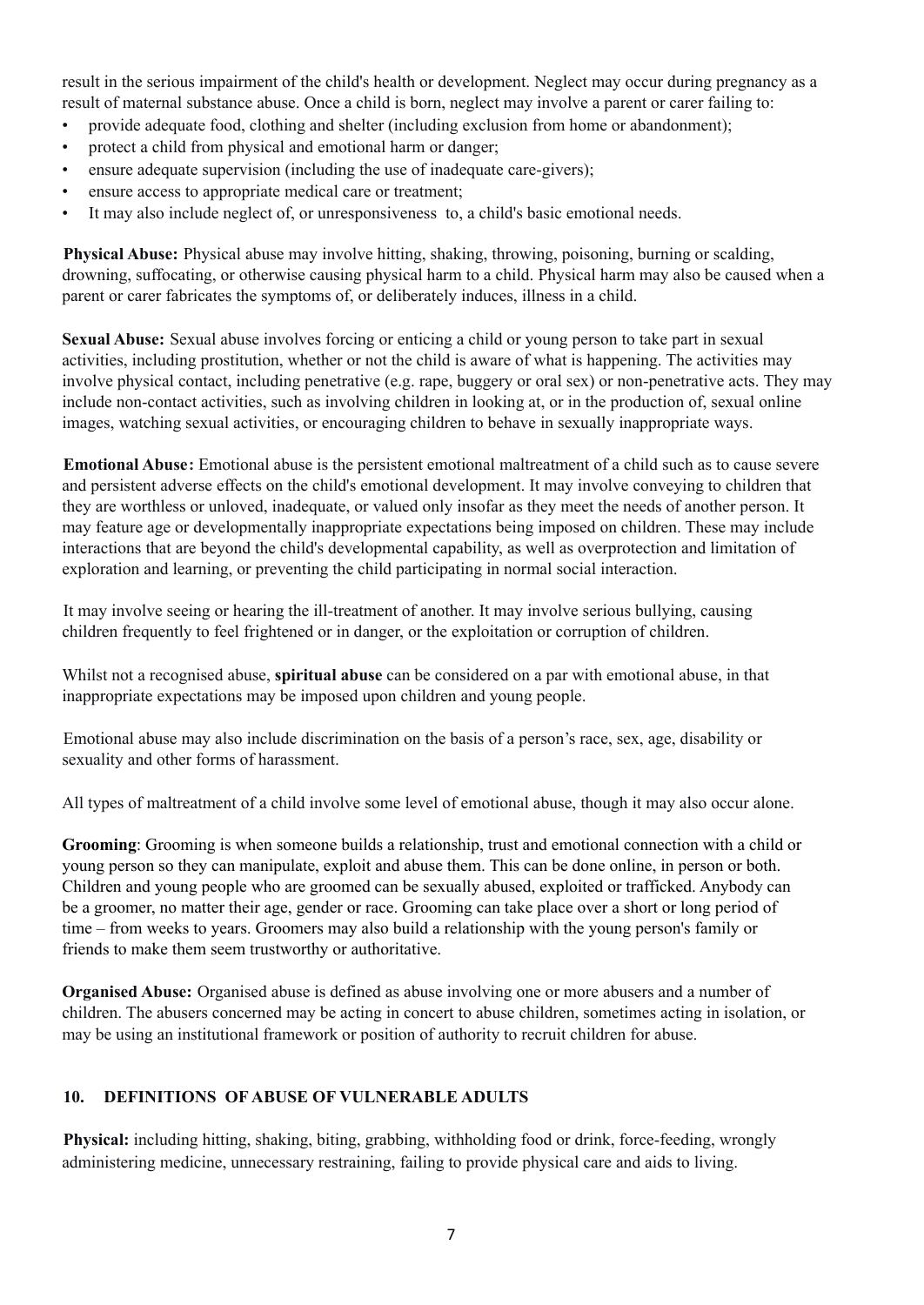**Sexual:** including sexual assault, rape, inappropriate touching/molesting, pressurising someone into sexual acts they don't understand or feel powerless to refuse. They may include non-contact activities, such as involving vulnerable adults in looking at, or in the production of, sexual online images, watching sexual activities, or encouraging vulnerable adults to behave in sexually inappropriate ways. It may occur within marriage or stable relationships.

**Emotional or psychological:** including verbal abuse, shouting, swearing, threatening abandonment or harm, isolating, taking away privacy or other rights, bullying/intimidation, blaming, controlling or humiliation. If this happens through illness (such as dementia or similar), though it may be unintentional, it will be experienced as abuse and a safeguarding concern will be raised.

**Financial or material:** including withholding money or possessions, theft of money or property, fraud, intentionally mismanaging finances, borrowing and not repaying/returning money or possessions.

**Neglect:** including withholding food, drink, heating and clothing, failing to provide access to health, social and educational services, ignoring physical care needs, exposing a person to unacceptable risk or failing to ensure adequate supervision.

**Discriminatory abuse:** including slurs, harassment and maltreatment due to a person's race, gender, disability, age, faith, culture or sexual orientation.

**Institutional abuse:** including the use of systems and routines which neglect the person receiving care in any formal care setting. It also includes the covering up of any other type of abuse.

**Spiritual abuse** is of concern within and outside faith communities and can manifest as:

- Harm can be caused by the inappropriate use of religious belief or practice;
- Misuse of authority;
- Intrusive healing and deliverance ministries;
- Failure to teach the whole counsel of God as expressed in the Bible, Thirty-Nine Articles and the Book of Common Prayer;
- Denial of the right to be taught in an appropriate manner;
- Clergy, staff, PCC or leaders within areas of the church's ministry and those who are held in high *esteem by some or all of the congregation or community should be particularly aware of the dangers of spiritual abuse. All individuals should be able to make their own choices about their faith without any control, coercion or manipulation by others whatever their reputation in the church may be;*
- *• One-to-one ministry must be handled with care. There should always be an end date to regular meetings. Such one-to-ones must never be held in secret. The elders should be aware of who is currently meeting with whom and should be free to ask how meetings are progressing;*
- *• Smaller discipleship groups should always be open to newcomers and leadership should be shared and open-handed.*

See "Spiritual Abuse Guidance Note" for further information.

## **11. HANDLING KNOWN OFFENDERS ATTENDING CHURCH**

If there is good reason to believe that someone attending the church may pose a risk to children, youth or vulnerable adults, either as a result of a criminal conviction or for any other reason, the first concern will be a commitment to the protection of all children, young people and vulnerable adults.

Further information can be found in "The Parish Churches Working with Known Offenders Policy".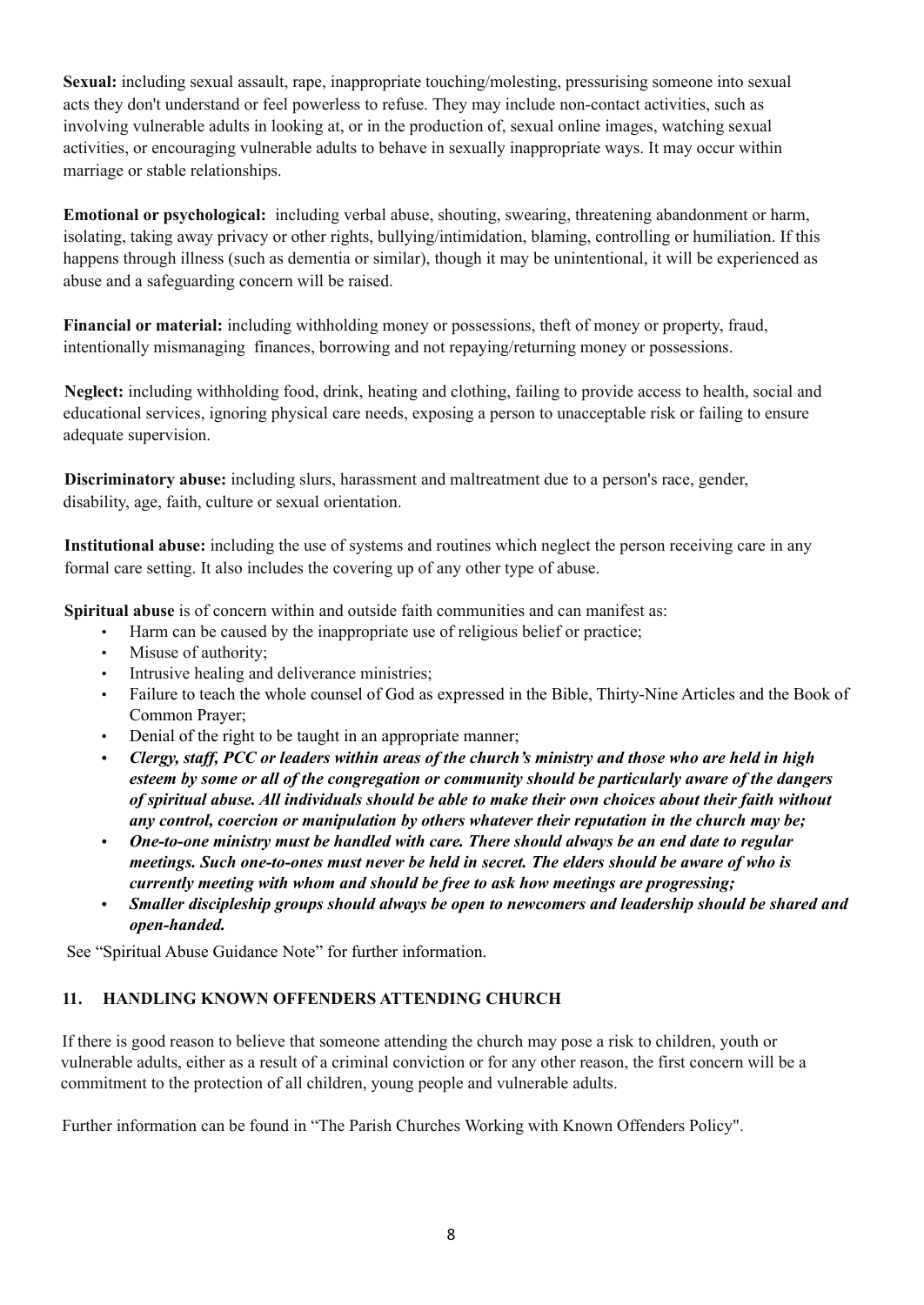#### **12**. **RESPONDING TO SUSPICIONS OR ALLEGATIONS OF ABUSE OR INAPPROPRIATE BEHAVIOURS (COMPLAINTS)**

Further information can be found in the "Parish Churches Responding to Suspicions or Allegations of Abuse or Inappropriate Behaviours Concerning Children, Young People and Vulnerable Adults in the Parish Policy (Complaints)".

For a helpful guide to raising a concern, please use the

"Children and Young Person Safeguarding Flowchart 2021"; or the

"Vulnerable Adult Safeguarding Flowchart 2021"

to assist in using the "Parish Churches Logging a Concern about a Child, Young Person or Vulnerable Adult's Safety or Welfare" Form.

#### **13**. **RESPONDING TO CONCERNS, INCIDENTS OR ALLEGATIONS REGARDING A VOLUNTEER OR PAID WORKER WITHIN THE CHURCH COMMUNITY POLICY (WHISTLEBLOWING)**

Further information can be found in the "Parish Churches Responding to Concerns, Incidents or Allegations regarding a Volunteer or Paid Worker within the Church Community Policy (Whistleblowing)".

#### **14. SAFEGUARDING & MIXED-AGE GROUPS**

At the Parish Churches we do not currently run groups where children and young people would attend without a responsible adult, e.g. either a parent/carer or an appropriately recruited leader or volunteer; nor do we think it would ever be appropriate to do so. We will not allow a child or young person to attend a mixed age activity without the presence of a responsible adult.

#### **15. SAFER RECRUITMENT- RECRUITING VOLUNTEERS TO WORK WITH CHILDREN, YOUNG PEOPLE AND VULNERABLE ADULTS**

Great care will be exercised in the appointment of suitable workers and volunteers to the church's work with children, young people and vulnerable adults. The Parish Churches' PCCs have adopted the use of the Diocese of York's safer recruitment guidance. *(See page 23 of 'Diocese of York Child Protection* & *Safeguarding "Making the Policy Work", February 2015.)*

Each new volunteer will receive a comprehensive welcome letter giving details about their role and the importance of protecting and safeguarding the people in their care. They will be asked to read all of the Churches' Safeguarding documents. This includes policies, procedures, protocols and forms as appropriate.

Each new volunteer will also be asked to complete four forms. These forms will be kept in the Parish Office under the terms of the General Data Protection Regulations 2018.

The forms are;

- 1. Volunteering Form
- 2. Confidential Declaration Form
- 3. Safeguarding Documents Familiarisation Form
- 4. Disclosure & Barring Service (DBS) Application Form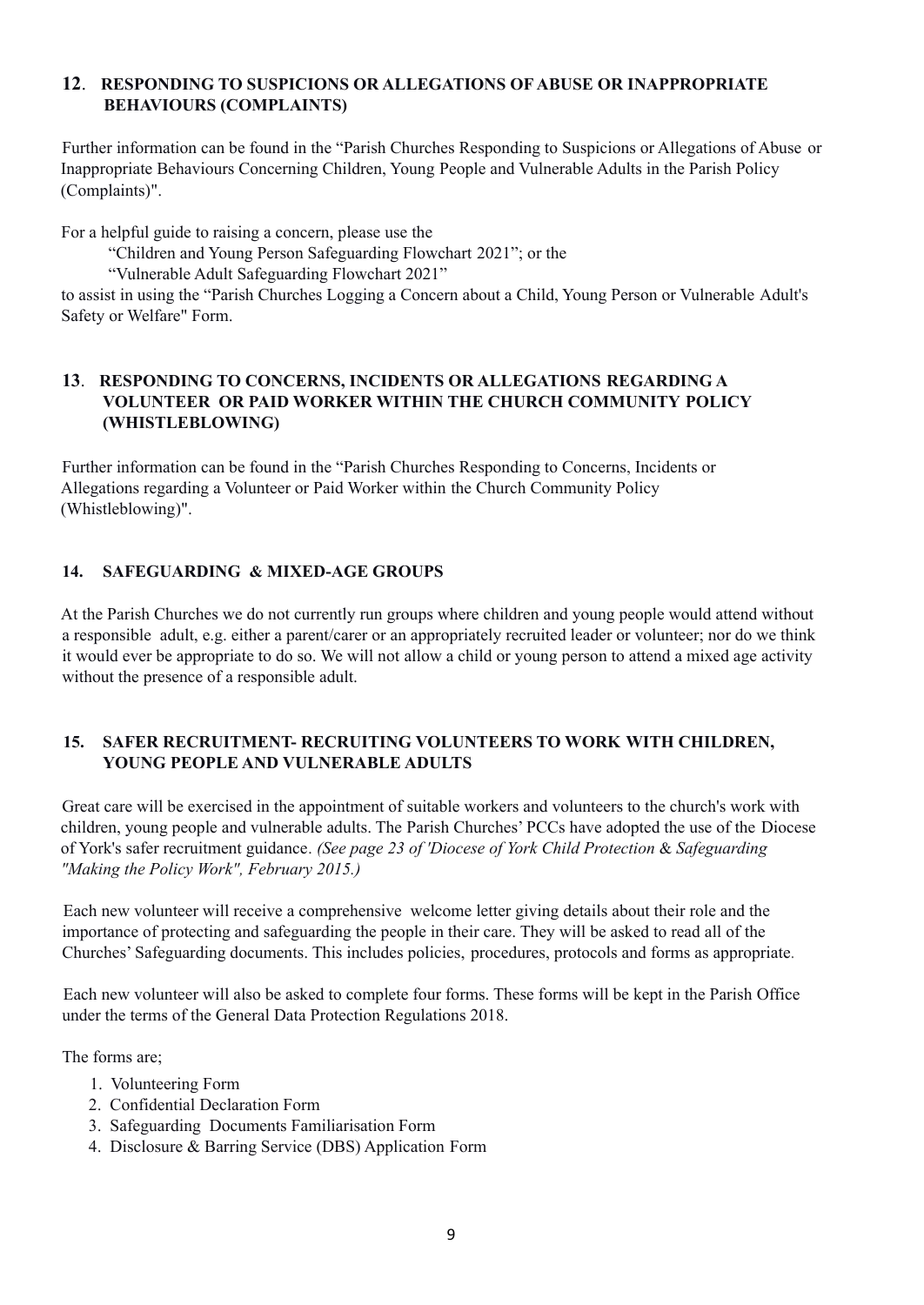Further information is found in "Parish Churches Safer Recruitment Process" and "Parish Churches Safer Recruitment Procedure" which are available from the Parish Administrator.

## **16. EXISTING VOLUNTEERS**

All those who have volunteered at the church, and who continue to volunteer, in whatever capacity will be asked to complete four forms. These are;

- 1. Volunteer Agreement (completed once only at the start of the voluntary role)
- 2. Confidential Declaration Form (completed every 3 years)
- 3. Safeguarding Documents Familiarisation Form (completed annually)
- 4. DBS (every 5 years minimum)

Volunteers will be asked to read all relevant documents before completing the Safeguarding Documents Familiarisation Form.

Where appropriate volunteers will also be required to complete online safeguarding training (see Section 20). They will be asked to undergo compulsory refreshment training every three years. They must confirm with the Benefice Recruitment and DBS Administrator when this has been done. Failure to fulfil this training will result in that helper being withdrawn from serving until it is completed.

Further information is found in the "Parish Churches Safer Recruitment Procedure".

A comprehensive database of all those involved with safeguarding is kept in a locked filing cabinet in the Parish Office. It is kept in accordance with General Data Protection Regulations 2018 and The Parish Churches Data Protection Policy. The database is managed by the Parish Administrator.

## **17. VOLUNTEER DRIVERS**

#### **17.1 Transporting Children and Young People**

Following Diocese of York guidelines, the Parish Churches have guidance for volunteer drivers who would transport children and young people. Any volunteer who undertakes this role would be asked to complete a Volunteer Driver Agreement Form as well as following all other safer recruitment procedures.

#### **17.2 Transporting Adults**

The Parish Churches may occasionally offer official transportation for adults who may or may not be accompanying children. Where a coach or other transportation is hired, the Parish Churches will see and record the details of the coach company's relevant insurance documents.

No safeguarding rules govern friends offering others lifts to or from church or other church events.

#### **17.3 Further guidance**

See "Volunteer drivers guidance notes" on page 45 of the Diocese of York Child Protection and Safeguarding Policy "Making the Policy Work" document dated February 2015 for further details.

## **18. GROUPS ATTENDED BY CHILDREN & YOUNG PEOPLE**

The children's and youth work form an integral part of life at the Parish Churches. Currently the Churches run five groups. These are;

- Sunday Groups and creche during Church;
- Ignite;
- Rockets: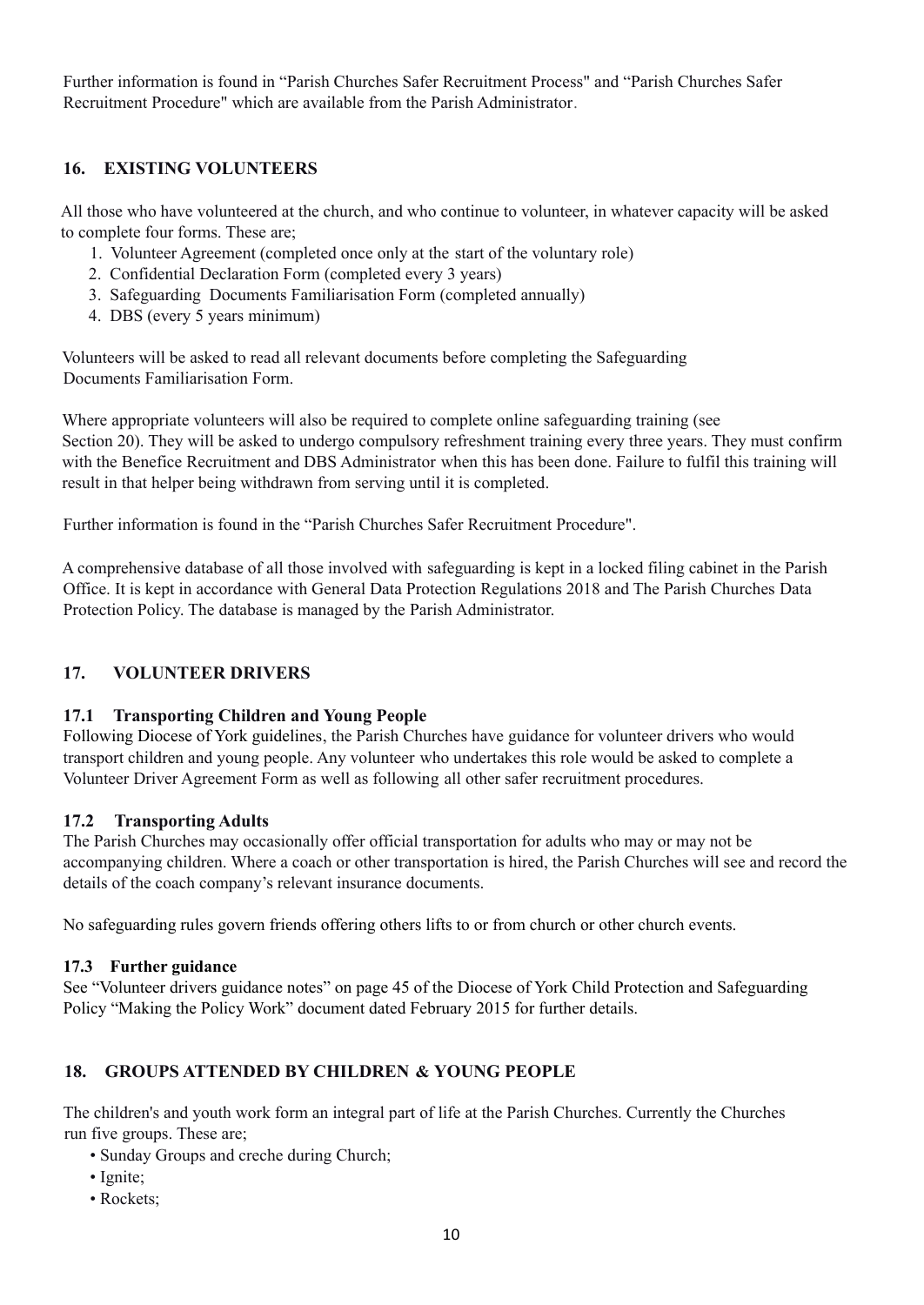- Impact;
- Mums & Tots.

Each group is managed within the remit of the church. Where appropriate, protocols and other relevant documents exist to ensure the smooth running of each activity.

#### **18.1 Registers for these events**

Registers of attendance are taken during each session. Each group has specific individual child registration forms that are completed by the responsible adult when the child first attends. These forms are retained by the group leader. They are kept in accordance with the General Data Protection Regulations 2018 and Churches' Data Protection Policy.

Registers from all groups for the previous year are presented at APCM to be kept with PCC Minutes for a minimum of 50 years.

#### **18.2 Parent / Guardian Consent Form**

Parents of regular Sunday Group attendees are asked to complete the Consent Form for their child.

A Consent Form is also available for organised Parish Churches activities where the child or young person would be away from their parent or guardian. This includes a section on Photograph Consent.

#### **18.3 Register with Local Authority**

It is not necessary to register these groups with the Local Authority.

#### **18.4 Adult to Child & Young People Ratios**

There are no stipulated Adult to Child ratios in the Safer Recruitment section of the "Diocese of York Child Protection & Safeguarding: Making the Policy Work", February 2015 *(see* page *23).*

Parish Churches have decided to follow NSPCC best practice\*, noting that if parents are on the premises, and are therefore available to their child, the ratio need only be a guide:

| Children aged 0-2 years       | 1 Adult: 3 Children                                                                                                                         |
|-------------------------------|---------------------------------------------------------------------------------------------------------------------------------------------|
| Children aged 2-3 years       | 1 Adult: 4 Children                                                                                                                         |
| Children aged 4-8 years       | 1 Adult: 6 Children                                                                                                                         |
| Children aged 9-12 years      | 1 Adult: 8 Children                                                                                                                         |
| Young people aged 13-18 years | 1 Adult: 10 Children                                                                                                                        |
|                               | /*https://learning.nspcc.org.uk/research-resources/briefings/recommended-adult-child-ratios-working-with-children/accessed 10th March 2021] |

## **19. GROUPS ATTENDED BY ADULTS**

There are numerous occasions where adults meet together in the context of church life. The leaders of these groups are required to read the Parish Churches' Safeguarding Policies annually. Where vulnerable adults are regularly in attendance the group leaders must also follow the Parish Churches' Safer Recruitment Procedure.

## **19.1 Prayer Ministry**

Prayer Ministry is regularly offered following services at the Parish Churches. During Prayer Ministry, members of the Parish Churches Prayer Ministry team may find themselves with vulnerable adults. The Parish Churches Safeguarding procedures are followed as well as the "Prayer Ministry Guidelines". Members of the Prayer Ministry Team are recruited following the "Parish Churches Safer Recruitment Procedure". All members of the Prayer Team, and any other relevant people, follow the "York Diocesan Deliverance Guidelines" (dated June 2018).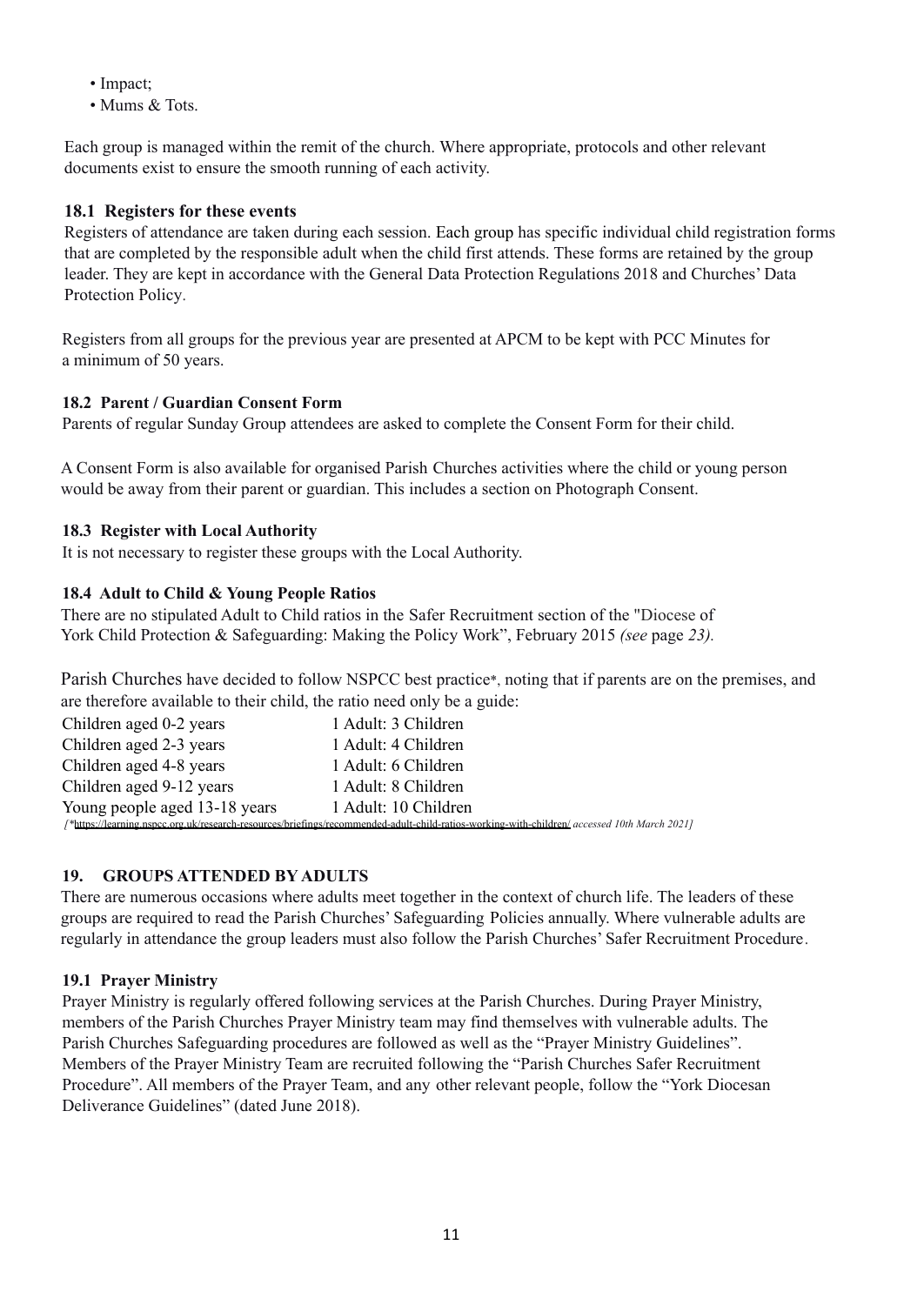#### **20. TRAINING & SUPPORT FOR ALL VOLUNTEERS**

Training and support is available for all volunteers. This is through guidance within the church setting and also through external courses. It is up to each individual or group to organise their own training and to share knowledge with each other as appropriate.

The Parish Safeguarding Representative is always available to talk to individuals and groups. He/She is able to attend organised sessions and meetings as required.

All safeguarding volunteers must complete a short individual online safeguarding training package. This will take approx. 45 minutes. Information relating to the training will be provided by the Benefice Recruitment and DBS Administrator. It is found at [www.safeguardingchildren.co.uk.](http://www.safeguardingchildren.co.uk/)

#### **21. PHOTOGRAPHY & VIDEO RECORDING OF CHILDREN, YOUNG PEOPLE** & **VULNERABLE ADULTS**

The use of images is governed by the requirements of the General Data Protection Regulations 2018. This states that a person must have given explicit permission before any personal details can be published. Where the person is a child or young person, the permission, otherwise known as consent, must be given by their parent or guardian.

The Diocese of York requires that an assessment is made about whether publishing a photograph or video recording in any format might pose a risk to the child, young person or vulnerable adult.

Further information is found in the Photographs and Video Policy.

#### **21.1 Local Photography & Video Recording Consent**

Consent may be verbal or written. Written consent may be given as part of a Consent Form. Where verbal consent is given this will be logged in the Log Book.

Written consent is kept in the locked filing cabinet in the Memorial Hall Office in accordance with the 'General Data Protection Regulations 2018' and the Parish Churches Data Protection Policy'.

There may be occasion as part of a church service where verbal consent may be sought from the congregation. This will be logged in the Log Book.

Everyone is requested to be vigilant when it comes to taking photographs and video recordings during a church service or at an Parish Churches organised event.

Under no circumstances must any image or video specifically of a person or a small group of people where any individual may be identifiable be uploaded onto Social Media without prior, documented consent from the person or people in the photograph or, in the case of a child or young person, from their parent or guardian. However, general scenes of events may be used on social media and the Churches' websites.

#### **21.2 Photography Notice**

A notice is displayed at the back of church giving information relating to the use of photography during church services and at organised events.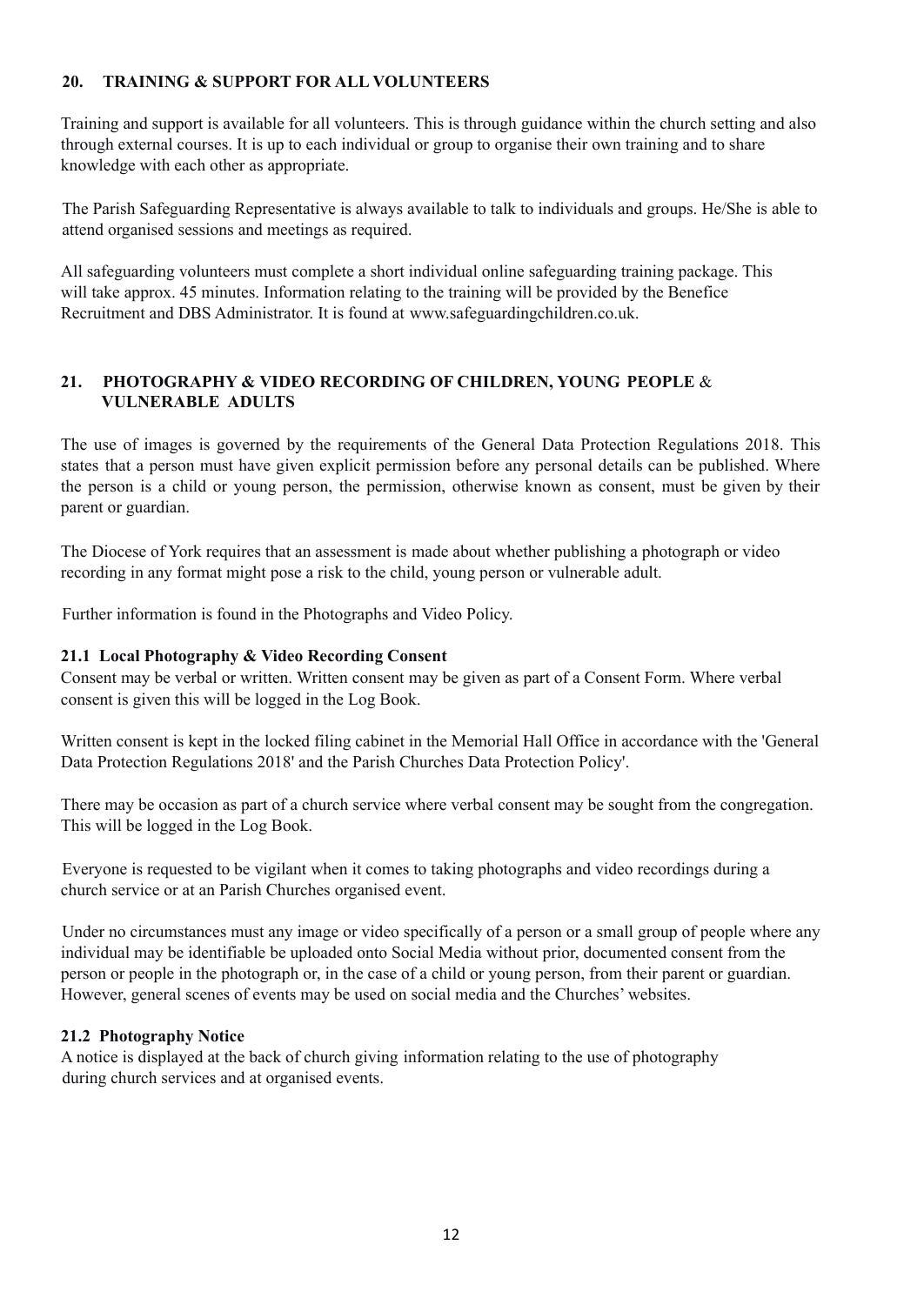#### **22. SOCIAL MEDIA & SAFEGUARDING**

Parish Churches uses social media as a means to communicate and share information. All of those involved with the management and administration of the Parish Churches social media must follow the 'Parish Churches Social Media Policy'.

#### **23**. **SAFEGUARDING AND CHILD PROTECTION POSTER**

The Child Protection and Safeguarding Poster is always displayed at the following locations;

- Church noticeboards inside both church buildings
- Both church halls

The poster may be displayed at other locations as appropriate.

#### **24. PUBLICITY FOR THE SAFEGUARDING AND CHILD PROTECTION PROCEDURES**

In addition to the Safeguarding & Child Protection Poster, it is intended that Safeguarding Vulnerable People and Child Protection will feature frequently in the weekly Pew News, which will direct congregants to the website for more information.

#### **25. PARISH CHURCHES' PCCs & SAFEGUARDING**

Parish Churches' PCCs Members are all responsible for safeguarding at the Parish Churches under the guidance of the Parish Safeguarding Representative and the Safeguarding Lead Person.

Safeguarding is a Standing Item at all Parish Churches PCC Meetings. Safeguarding oversight is held by the Clergy. The Parish Safeguarding Representative is not a member of the Staff Team. The Parish Safeguarding Representative is a PCC member.

#### **26. PARISH INSURANCE**

The Parish Insurance Policy covers all Church-organised activities on and off the church premises. This includes the church halls. One-off events away from the usual meeting places will only be covered by the insurance if they have had prior agreement from the PCC. This must also be included in the PCC Meeting Minutes. Similarly, one-off activities will only be covered by the insurance if they have had prior agreement from the PCC. This must also be included in the PCC Meeting Minutes.

Activities, events and adverse outcomes regarding individuals will only be covered by church insurance if this Safeguarding Policy is carefully and strictly followed.

#### **27. HEALTH & SAFETY**

Health & Safety is a concern when considering safeguarding vulnerable people and child protection. We must also protect them from the physical environment. Each PCC has a member holding the Health & Safety responsibility for each church building. In addition, a specific Fire Safety Officer may be appointed to review the fire procedures for each church.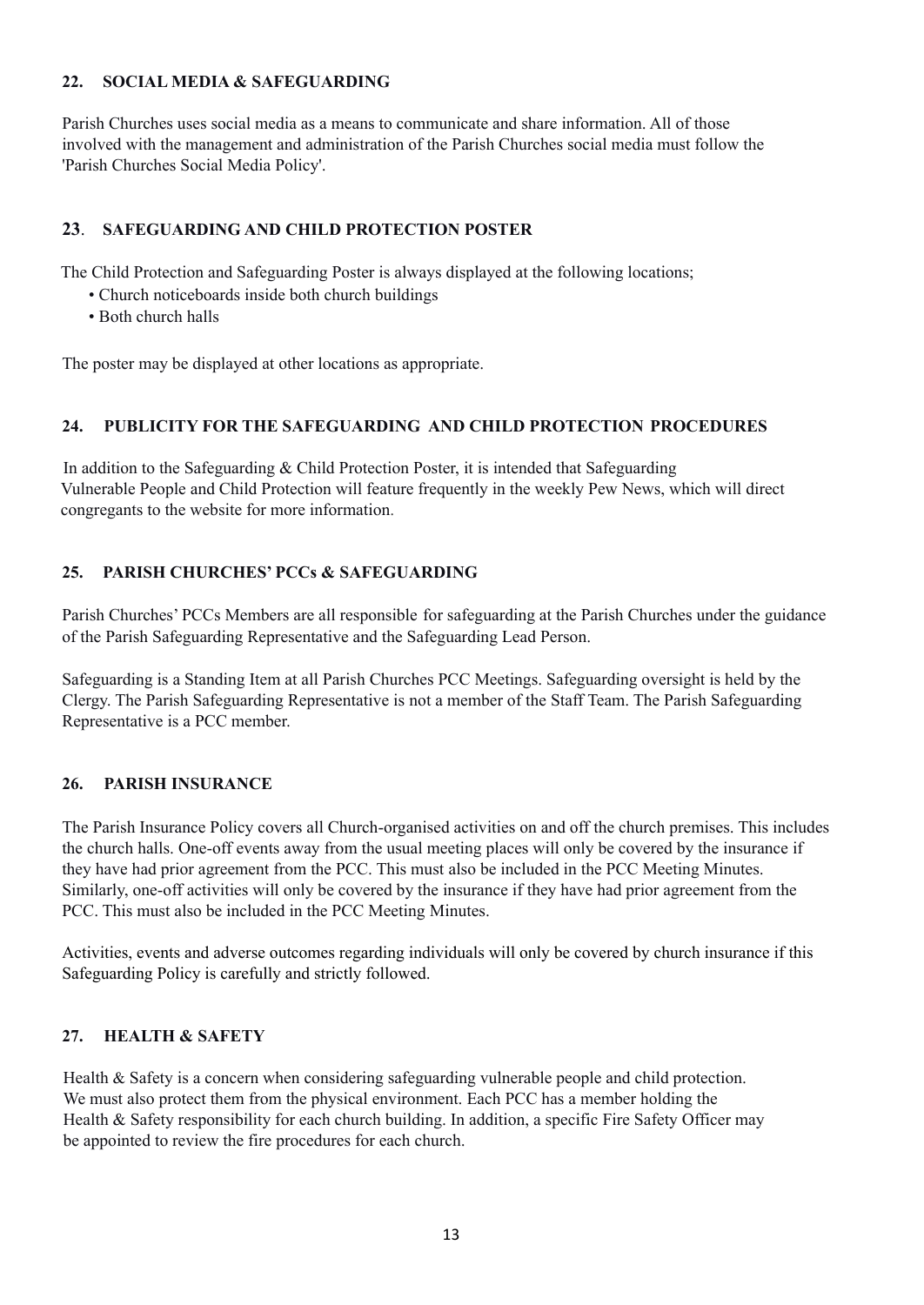#### **27.1 Risk Assessments - buildings**

Risk Assessments of all *locations* must be completed at least annually between January-March. The inspections will be carried out by members of Parish Churches Buildings Committees.

Following Diocese of York guidance, it is required that the Parish Safeguarding Representative is involved with the Risk Assessments. The Buildings Team and clergy should liaise to ensure that the Risk Assessments are carried out. Locations that must be inspected include;

- St Andrew's Church
- St Luke's Church
- St Andrew's Memorial Hall
- St Luke's Church Hall
- Any other location used by children, young people and/or vulnerable adults

The Risk Assessment Form is available from the Parish Administrator and from the websites. All issues must be addressed and resolved expediently.

#### **27.2 Risk Assessments - for children, young adults and vulnerable young adults groups**

Risk assessments are required for each group to be reviewed annually. Copies should be kept on file in the Memorial Hall Office. The Organiser should also hold a copy.

#### **27.3 Accident & Incident Reporting**

All accidents and incidents must be reported on the Accident & Incident Form.

Copies of this form are available from the Health & Safety Officers and Parish Administrator. They are also available at the Parish Office, in both halls and at the back of the churches.

All forms must be forwarded to the Health  $\&$  Safety Officers, c/o The Church Office immediately following the accident or incident to ensure that any actions are carried out expediently.

All accident and incident forms are collated for the previous year and presented at the APCM to be kept with PCC Minutes.

## **28. DISPLAYING THIS POLICY**

A copy of the policy will always be kept in the Policy File at the back of church, pinned to the noticeboard, and on the church website.

#### **29. SENDING A COPY OF THIS POLICY TO DIOCESAN SAFEGUARDING ADVISER**

A signed and dated copy of this policy must be sent annually after its regular review to the York Diocesan Safeguarding Adviser, Diocesan House, Clifton Moor, York Y030 4WJ.

#### **30. USEFUL TELEPHONE NUMBERS**

#### **Diocese of York Safeguarding Adviser (Julie O'Hara)**

Tel: 01904 699524, 07551124951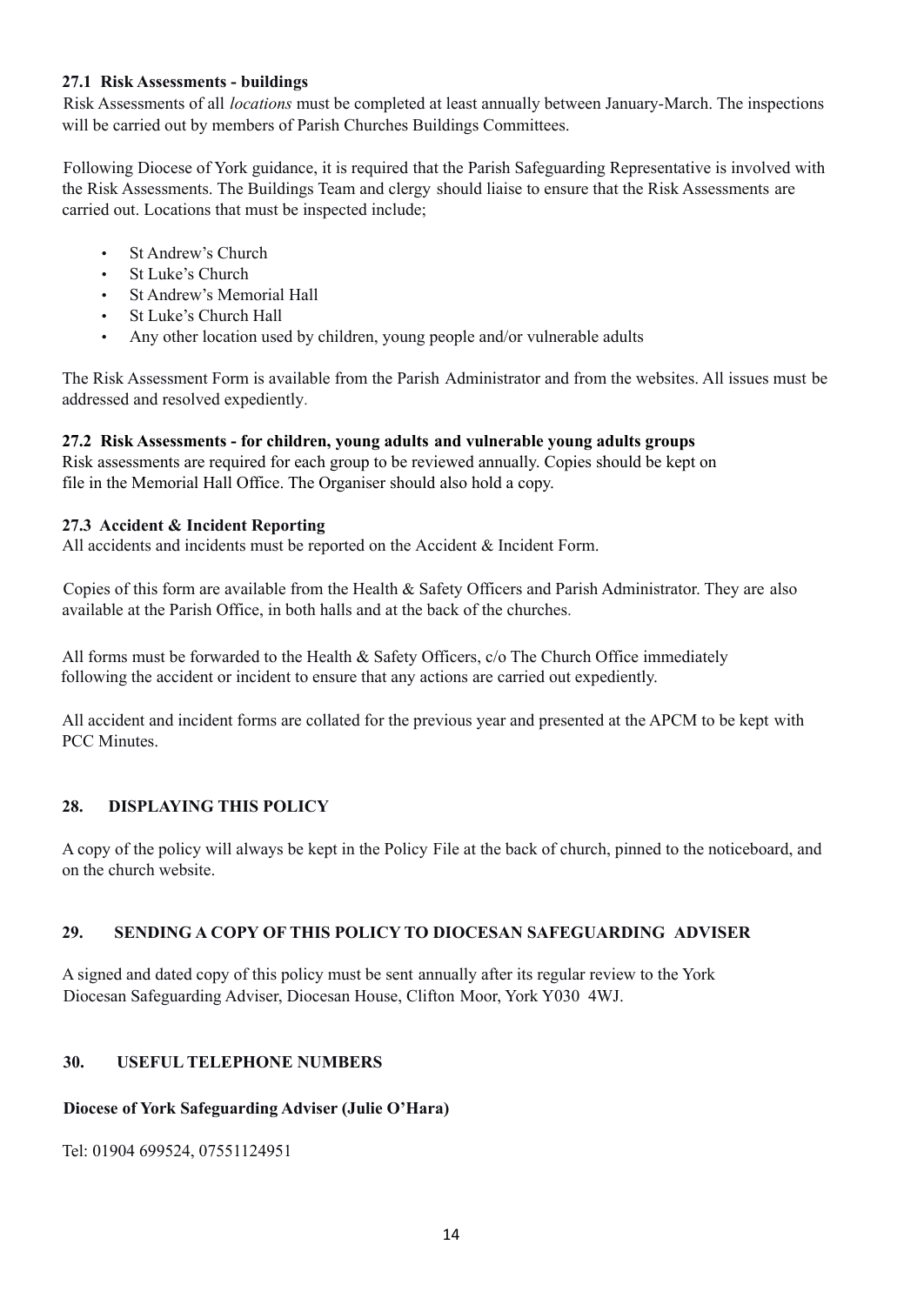#### **Diocese of York DBS Administrator**

Archbishop's Palace. Tel: 01904 707021 E. becci.leckenby@archbishopofyork.org

## **Archdeacon**

Tel: 01904 623798 E. ader@yorkdiocese.org

**Churches Child Protection Advisory Service Helpline** Tel: 0845 1204450

**Hull Safeguarding Children's Board** Tel: 01482 448879 Out of Hours: 01482 300304

**East Riding Safeguarding Children's Board** Tel: 01482 395500 Out of Hours: 01482 241273

**Local Police** Tel: 101

**Childline** Tel: 08001111

**NSPCC** Tel: 0808 800 5000

## **Ecclesiastical Insurance Group (EIG)**

Tel: 01452 528533

EIG will deal with all confidential child protection complaints or concerns. They must only be contacted following discussion with the Archdeacon or Diocesan Secretary.

## **31. RELATED DOCUMENTS**

#### **31.1 Local Documents**

#### **Policies, Procedures, Protocols**

- Responding to Suspicions or Allegations of Abuse or Inappropriate Behaviours Concerning Children and Young People in the Parish Policy (Complaints)
- Responding to Concerns, Incidents or Allegations regarding a Volunteer or Paid Worker within the Church Community Policy (Whistleblowing)
- Safer Recruitment Procedure
- Working with Known Offenders Attending Church Policy
- Safer Recruitment New Volunteer Process
- Prayer Ministry Guidelines
- Data Protection Policy
- Spiritual Abuse Guidance Note
- Photographs and Video Policy

#### **Agreements, Forms, Letters**

- Logging a Concern about a Child, Young Person or Vulnerable Adult's Safety or Welfare Form
- Safeguarding Volunteer Agreement
- Volunteer Driver Guidelines & Agreement
- Confidential Declaration Form